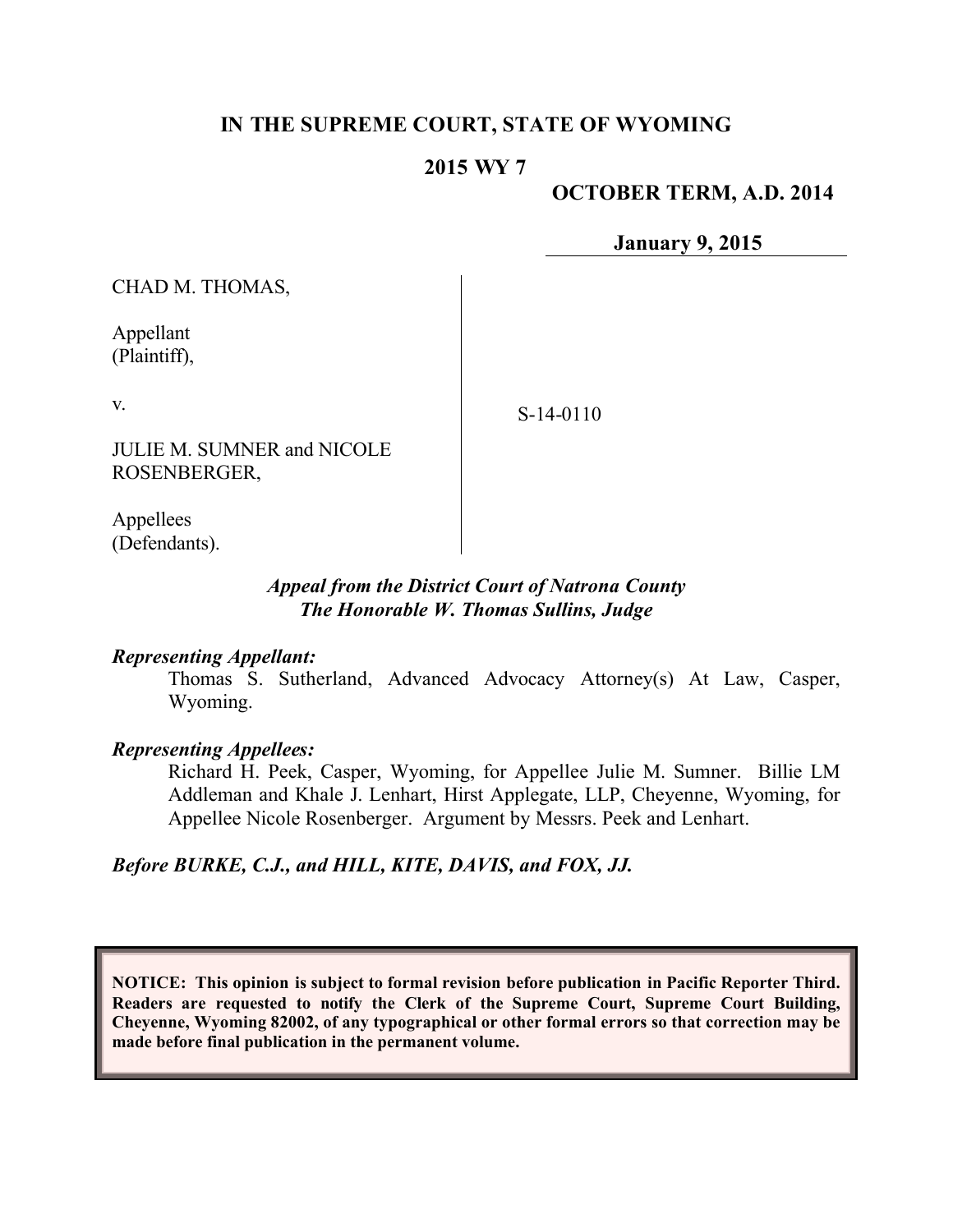### **FOX, Justice.**

[¶1] Capt. Chad Thomas filed a defamation *per se* claim against his son's mother, Julie Sumner, and counselor, Nicole Rosenberger, alleging that they made defamatory statements in relation to a report and ensuing investigation of suspected child abuse. The district court granted both the mother and counselor summary judgment. Capt. Thomas appeals, alleging the counselor did not act in good faith under the child abuse reporting statute and thus is not entitled to immunity from civil liability. He also alleges that the mother acted in bad faith in the course of the abuse investigation and therefore should not receive immunity, and that there are genuine issues of material fact that the mother's statements to parties outside the investigation constitute defamation *per se*. We affirm.

### *ISSUES*

[¶2] We restate the controlling issues as follows:

1. Did Ms. Rosenberger have reasonable suspicion of child abuse, entitling her to immunity under the Child Protective Services Act?

2. Is Ms. Sumner entitled to immunity under the Child Protective Services Act for her participation in the child abuse investigation?

3. Did Capt. Thomas present a genuine issue of material fact that Ms. Sumner made false statements to parties outside the scope of the child abuse investigation?

### *FACTS*

[¶3] Capt. Chad Thomas and Julie Sumner are the biological parents of GT, born in 2002. Capt. Thomas serves in the United States Air Force (USAF) and is stationed in Valdosta, Georgia; Ms. Sumner resides in Casper, Wyoming. GT resides in Casper with Ms. Sumner, but spends part of his summers and some holidays in Georgia with Capt. Thomas pursuant to a visitation agreement between the parents.

[¶4] During the Christmas 2010 visit with his father, GT communicated via telephone to his mother that Capt. Thomas was watching him take showers and washing him during his showers, including his genitals and buttocks. When GT returned home from the Christmas visit, Ms. Sumner had GT speak with his counselor, Leslie Murtagh, about Capt. Thomas's conduct. In May of 2011, Ms. Murtagh sent an e-mail to Capt. Thomas expressing her concern over his "supervision in monitoring [GT's] hygiene." Capt. Thomas never responded to the e-mail.

[¶5] At Ms. Sumner's deposition, when she was asked why neither she nor Ms. Murtagh ever reported to the appropriate authorities regarding Capt. Thomas's conduct,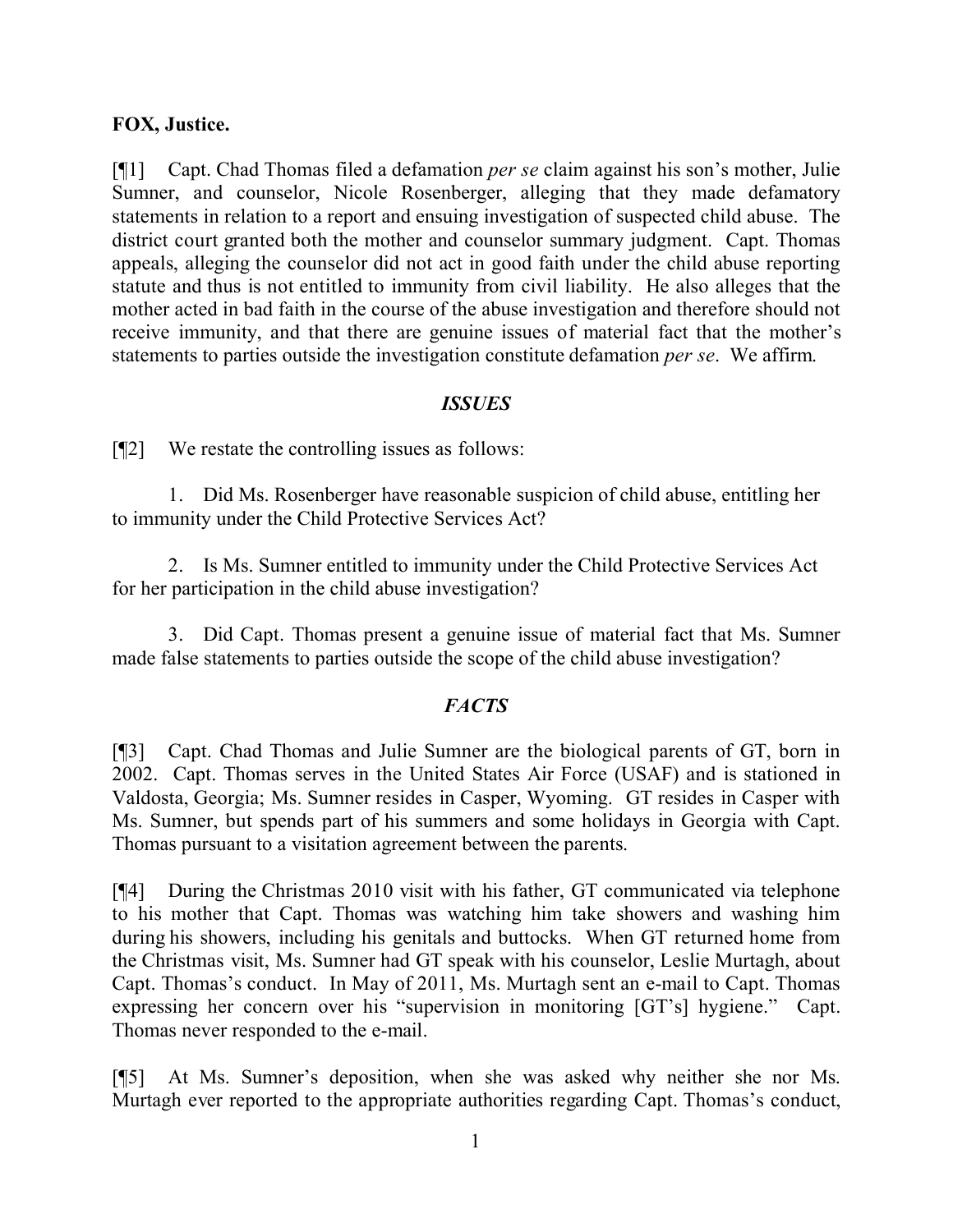she explained that while they both found the conduct inappropriate, it had only happened a couple times, and at that point it just seemed "kind of questionable, kind of weird, kind of iffy. . . . That's why [Ms. Murtagh] asked [Capt. Thomas] maybe at summertime could we not do the showering stuff."

[¶6] During the summer 2011 visitation, when GT was nine years old, Capt. Thomas continued to watch GT shower and to wash his entire body, including his genitals and buttocks. Ms. Sumner received multiple phone calls from GT about Capt. Thomas's conduct. Capt. Thomas testified at his deposition that Ms. Sumner confronted him about the conduct.

> A. I told her that he didn't know how to take a shower. She asked me to not force him to take a shower everyday [sic]. She asked me not to use a washcloth and to not have him take a shower everyday [sic]. I told her that was not going to happen, that he would take a shower everyday [sic]. We argued about that. You know, when he's at your house, I guess you're going to have him dirty or, you know, whatever. When he's at my house, this is what we're going to do and, you know, that was that. She told me, well, I'm going to do something about it. And I guess this is what she did about it.

> > Q. And by this you mean --

A. Filing -- having something filed saying that I molested him.

[¶7] In August of 2011, after GT returned from the summer visit, Ms. Sumner arranged for him to see licensed social worker Nicole Rosenberger. On August 17, 2011, at his first counseling session with Ms. Rosenberger, GT told her about Capt. Thomas using a washcloth to wash him, including his genitals and buttocks, and also watching him shower. The next day, Ms. Rosenberger reported GT's statements to the Valdosta, Georgia, Police Department, who then referred her to the USAF. Ms. Rosenberger testified, "To my knowledge, [GT] had made similar statements regarding bathing of his genitals to his mother and to the previous counselor prior to me."

[¶8] After Ms. Rosenberger's initial report, allegations surfaced that Capt. Thomas digitally penetrated GT's anus while assisting him showering. The record does not reveal the source of those allegations. Ms. Rosenberger testified that she did not report the allegation and did not know its source. She further testified that Ms. Sumner did not make any such allegations to her.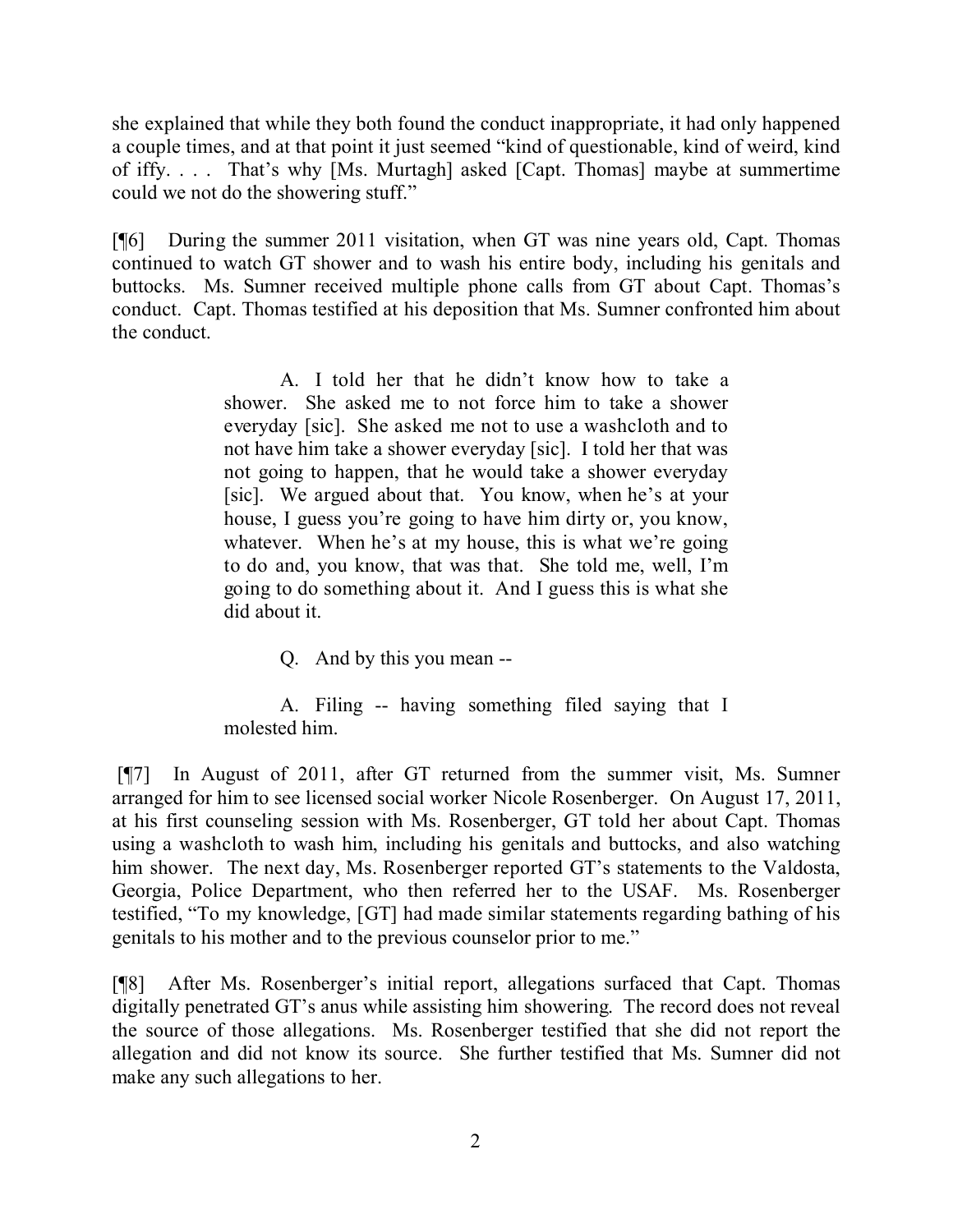[¶9] While the provenance of the digital penetration allegation is unknown, the record indicates that it appeared some time shortly after Ms. Rosenberger's initial report. In an undated Referral Form to the Children's Advocacy Center of Lowndes County [Georgia], Inc., the Air Force Office of Special Investigations (AFOSI) reported the following:

> On 23 Aug 11, ROBERT RAYMOND, Detective, Valdosta Police Department notified AFOSI Detachment 211, Moody AFB, GA of a possible child sexual assault. Capt CHAD M.R. THOMAS (SUBJECT) was accused of indecent liberty with his 9 year old son [GT] (VICTIM) from Casper, WY. SUBJECT washed VICTIM's genitals (which made him uncomfortable) and digitally penetrated VICTIM's anus with his finger, SUBJECT also watched VICTIM bathe on multiple occasions.

[¶10] Ms. Sumner admitted that GT told her about the bathing conduct and digital penetration over the telephone while on his summer 2011 visit with Capt. Thomas, and later when the child returned home. However, she denied making the initial digital penetration report and was unsure when, and from whom, she first heard this allegation as part of the formal investigation, claiming it was either from Ms. Rosenberger or from USAF investigators. She testified she only communicated to investigators the exact same information that had been conveyed to her from GT. At his deposition, Capt. Thomas admitted he had no factual basis for his contention that Ms. Sumner made the digital penetration allegation to any law enforcement agents.

[¶11] On September 15, 2011, Special Agent Alison Shapleigh from the AFSOI traveled to Casper to conduct a forensic interview of GT. During that interview, GT confirmed that digital penetration occurred. When Ms. Shapleigh asked GT how Capt. Thomas's conduct affected him he responded:

[GT]: Mad because he's touching my private parts.

[Ms. Shapleigh]: Okay, how, did, how else did you feel?

[GT]: I was feeling mad, upset and confused because, well I'm mad because he's washing me, sad because I don't get to wash myself and I'm confused because, I'm confused why Dad's even showing me how to shower. I'm like, why can't you just let me shower my own way?

[¶12] At his deposition, Capt. Thomas did not deny washing GT, including his genitals and buttocks, as well as supervising his showers. He claimed GT did not know how to correctly wash himself and needed instruction. He did, however, deny any allegations that he digitally penetrated GT's anus.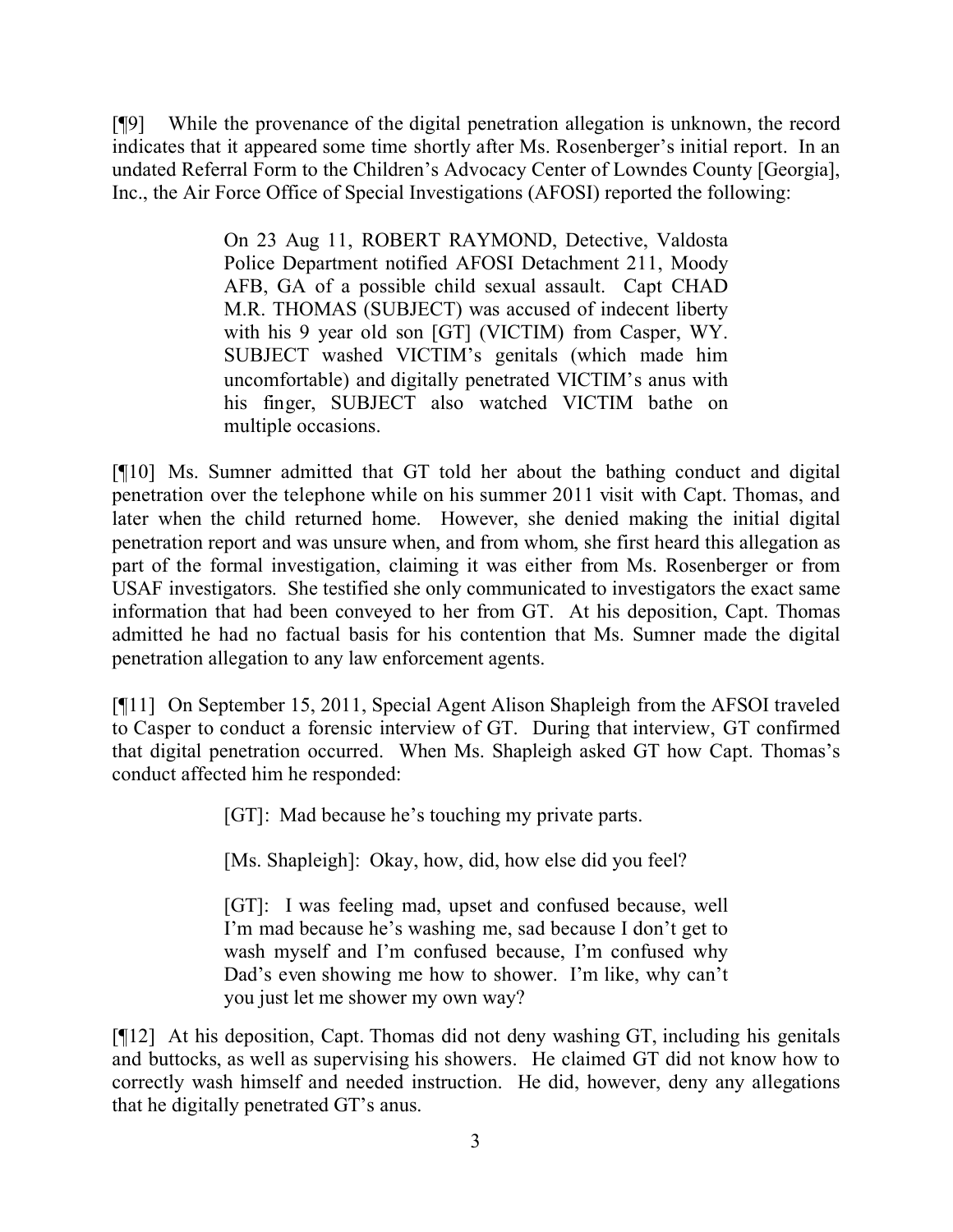A. I gave him a shower. I am being accused of sexually molesting him by putting my finger up his -- his rectum and what I'm saying is that I didn't do that. So, I gave him a shower and that's probably the extent of using semantics and going around those words that I'm going to say.

Q. No. I understand that and I am not trying to trip you up with semantics. During the course of your showering, though, when you were using the washcloth, you did make contact with his genitals and buttocks?

- A. I contacted every part of his body --
- Q. Okay.
- A. -- when I was giving him a shower.

[¶13] Details of the investigation into Capt. Thomas's conduct are not contained in the appellate record; however, the USAF authorities completed their investigation and concluded "[t]he preponderance of evidence does not support further action."<sup>1</sup>

[¶14] In July of 2012, Capt. Thomas filed his Verified Defamation Complaint, alleging that Ms. Sumner and Ms. Rosenberger "made intentionally malicious, slanderous, scurrilous and baseless allegations of sexual abuse" to Lowndes County law enforcement and USAF authorities. The complaint alleged that Ms. Sumner and Ms. Rosenberger knew of the falsity of their allegations, that "Defendants have repeated their slanderous statements . . . to a plethora of others," and that Ms. Rosenberger did not adequately investigate the matter before making her August 2011 report to local and USAF authorities in Georgia.

[¶15] In November 2013, after extensive discovery, and several pretrial hearings, Ms. Rosenberger and Ms. Sumner filed motions for summary judgment. In January 2014, the district court held a hearing on the motions, took the matter under advisement, and on February 27, 2014, issued its oral ruling granting summary judgment to both Ms. Rosenberger and Ms. Sumner. First, with respect to Ms. Sumner, the district court concluded she did not make any publication necessary for a defamation claim: "she spoke to [Ms.] Rosenberger, but only in the generalities of the report made by [Ms.] Rosenberger. She did not make any allegation to the investigators of the alleged defamatory conduct. She did answer questions to the Georgia authorities but made no

 <sup>1</sup> Although the Air Force declined to pursue any administrative or disciplinary action against Capt. Thomas, it did note "some of the evidence provided in the [investigation] suggest[s] . . . it would be beneficial to review some of your parenting practices."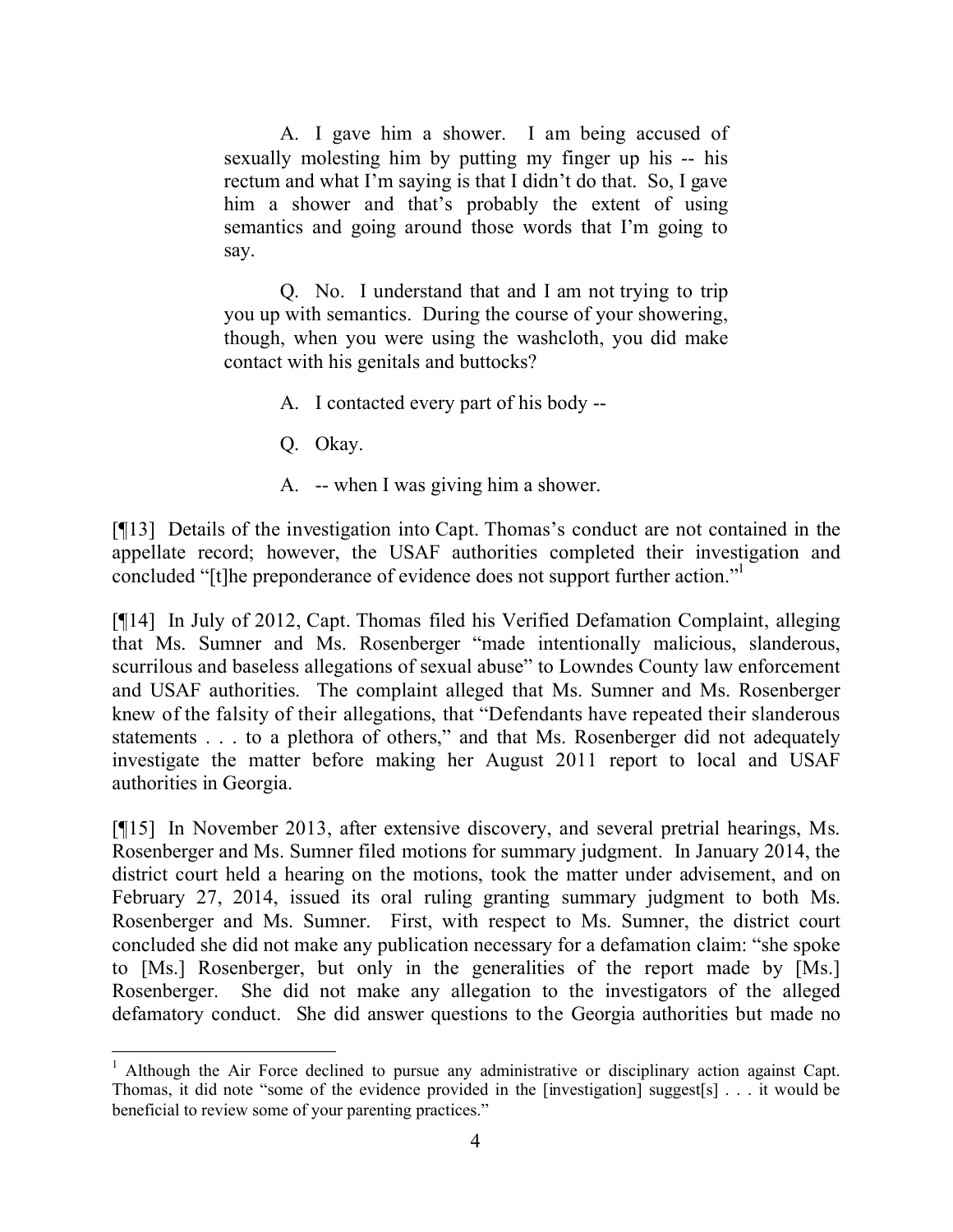specific accusations that I could discern." Second, the district court stated that truth is an absolute defense to defamation under Wyoming law. The district court explained:

> [B]oth Defendants in this case, to the extent that there is any report, any slander attributed to them, made statements only of what [GT] told them. . . .

> And if you take a look at the deposition testimony and the exhibits, it was unrefuted that Plaintiff was watching [GT] shower, that Plaintiff was washing and helping [GT] clean himself, including private parts, and further, and what was most persuasive to me, is that [GT's] deposition testimony indicates that he was digitally penetrated in the anus during one of the showering events at least.

On this point, the district court concluded, "if that's the defamatory statement or statements attributed to them, then that was a truthful statement of what GT had, by deposition testimony, communicated to them." Third, with respect to Ms. Rosenberger, the district court found that her actions fell within the reporting requirements of Wyoming's Child Protective Services Act, Wyo. Stat. Ann. § 14-3-205(a) (LexisNexis 2013), and consequently she was entitled to the "broad" immunity protections of Wyo. Stat. Ann. § 14-3-209 (LexisNexis 2013). The district court concluded:

> "Applying [§ 14-3-209] to this case, it appears to me that the reporting of both Defendants was presumed to be made in good faith. . . . I simply cannot agree with the contentions on behalf of Plaintiff that [the report was] made in bad faith. There just is not evidence of bad faith that would defeat the good faith presumption in this case.

[¶16] Capt. Thomas timely filed his Notice of Appeal.

### *STANDARD OF REVIEW*

[ $[17]$  Summary judgment is governed by W.R.C.P. 56(c):

The judgment sought shall be rendered forthwith if the pleadings, depositions, answers to interrogatories, and admissions on file, together with the affidavits, if any, show that there is no genuine issue as to any material fact and that the moving party is entitled to a judgment as a matter of law.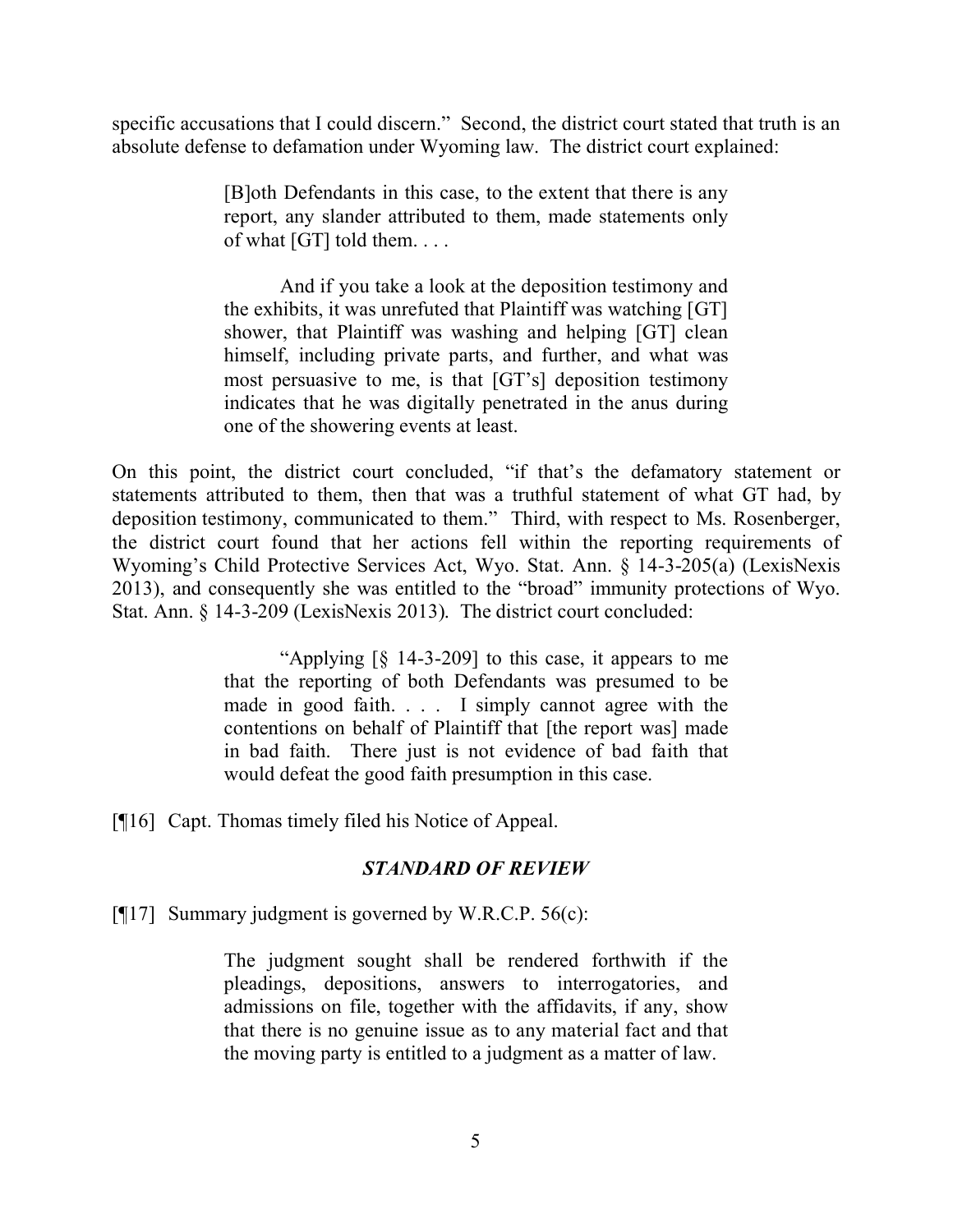"We review a district court's order on summary judgment *de novo*, using the same materials and following the same standards as the district court." *Herrera v. Phillipps*, 2014 WY 118, ¶ 8, 334 P.3d 1225, 1228 (Wyo. 2014); *see also Baker v. Speaks*, 2014 WY 117, ¶ 9, 334 P.3d 1215, 1219 (Wyo. 2014). We examine the record "'from the vantage point most favorable to the party opposing the motion, and we give that party the benefit of all favorable inferences which may fairly be drawn from the record.'" *Id*., 2014 WY 117, ¶ 9, 334 P.3d at 1219 (quoting *Hasvold v. Park Cnty. Sch. Dist. No. 6*, 2002 WY 65, ¶ 11, 45 P.3d 635, 637-38 (Wyo. 2002)).

[¶18] The summary judgment movant bears the initial burden of establishing a *prima facie* case for summary judgment by showing that no genuine issue of material fact exists and that judgment should be granted as a matter of law. *Baker*, 2014 WY 117, ¶ 10, 334 P.3d at 1219. "A material fact is one that establishes or refutes an essential element of a cause of action or a defense asserted by a party." *McLaughlin v. Michelin Tire Corp*., 778 P.2d 59, 63 (Wyo. 1989). If this initial burden is met, "the opposing party must present specific facts to demonstrate a genuine issue of material fact exists." *Alloway v. RT Capital, Inc*., 2008 WY 123, ¶ 8, 193 P.3d 713, 715 (Wyo. 2008) (citing *Hatton v. Energy Elec. Co.*, 2006 WY 151, 19, 148 P.3d 8, 12 (Wyo. 2006)). We have explained:

> The evidence opposing a prima facie case on a motion for summary judgment must be competent and admissible, lest the rule permitting summary judgments be entirely eviscerated by plaintiffs proceeding to trial on the basis of mere conjecture or wishful speculation. Speculation, conjecture, the suggestion of a possibility, guesses, or even probability are insufficient to establish an issue of material fact.

*Jones v. Schabron*, 2005 WY 65, ¶ 11, 113 P.3d 34, 38 (Wyo. 2005) (internal quotation marks and citations omitted).

#### *DISCUSSION*

#### **Wyoming's Child Protective Services Act**

[¶19] Wyoming has a strong public policy of protecting children from abuse or neglect, which the legislature has expressed in the Child Protective Services Act.

> The purpose of W.S. 14-3-201 through 14-3-216 is to delineate the responsibilities of the state agency, other governmental agencies or officials, professionals and citizens to intervene on behalf of a child suspected of being abused or neglected, to protect the best interest of the child, to further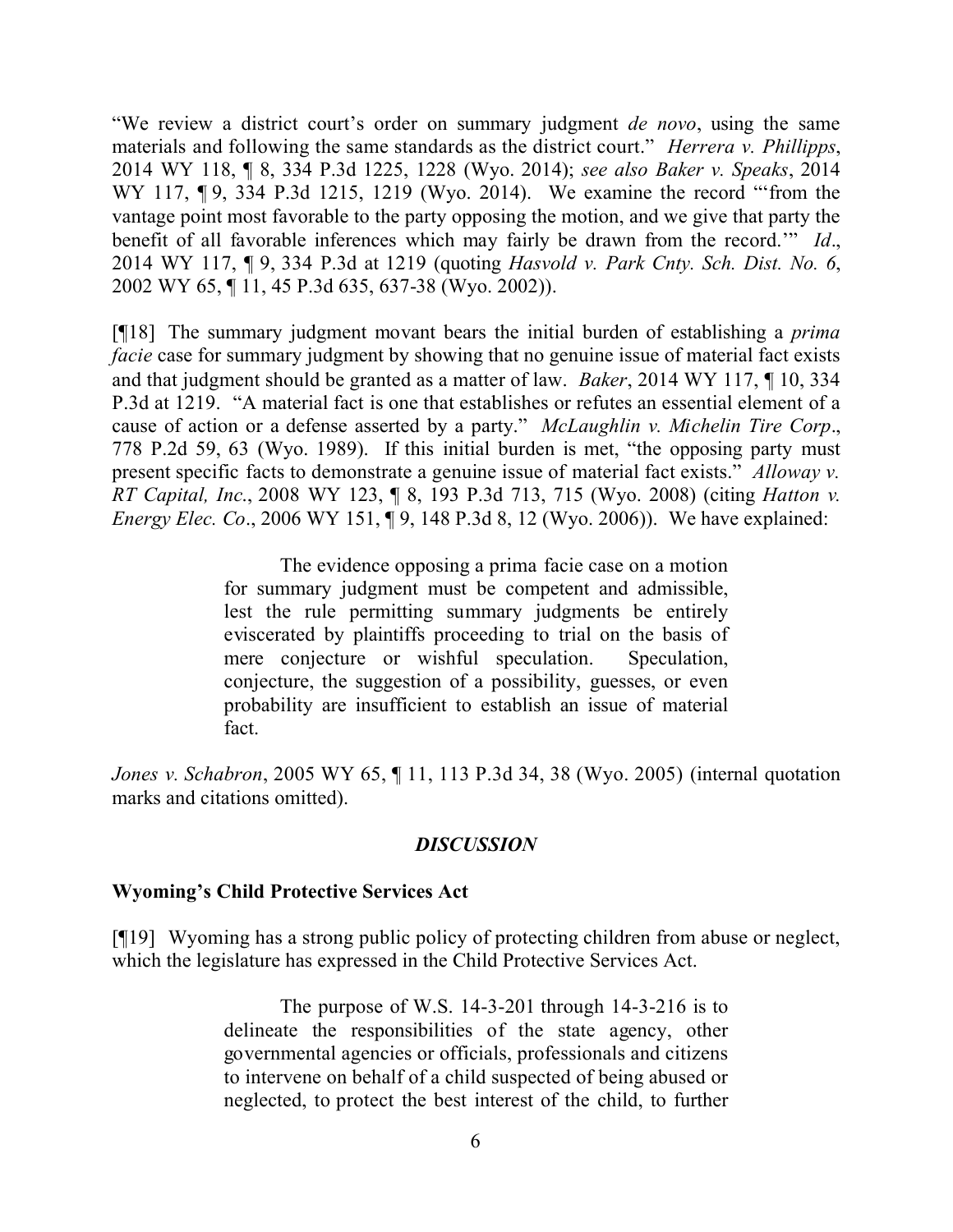offer protective services when necessary in order to prevent any harm to the child or any other children living in the home, to protect children from abuse or neglect which jeopardize their health or welfare, to stabilize the home environment, to preserve family life whenever possible and to provide permanency for the child in appropriate circumstances. *The child's health, safety and welfare shall be of paramount concern in implementing and enforcing this article***.**

Wyo. Stat. Ann. § 14-3-201 (LexisNexis 2013) (emphasis added); *see also* Wyo. Stat. Ann. §§ 14-3-401 to -440 (LexisNexis 2013) (Child Protection Act).

[¶20] Our principal case applying the Child Protective Services Act, *Elmore v. Van Horn*, 844 P.2d 1078 (Wyo. 1992), reflects the legislature's strong policy of protecting children from abuse or neglect. In *Elmore*, after returning from visiting his father, MJ allegedly complained of pain in his buttocks area. *Id*. at 1080. His mother took him to a physician, who discovered redness in his anus area and concluded it could have a number of causes, from problems with bowel movements to abuse. *Id*. The physician recommended that MJ's mother take him to psychotherapy because he was exhibiting "bizarre" behavior. *Id*.

[¶21] Several months later, the mother took MJ to Gailene Van Horn, a licensed professional counselor. *Elmore*, 844 P.2d at 1080. The mother informed Ms. Van Horn that she was concerned about potential sexual abuse. *Id*. Ms. Van Horn conducted approximately seven sessions with MJ, at which point she began to have concerns that abuse was occurring. *Id.* After speaking to the Department of Family Services (DFS) about the process for reporting child abuse, Ms. Van Horn recommended that the mother report the potential abuse to DFS. *Id.* Ms. Van Horn did not make the report herself. *Id*.

[¶22] Later, an attorney representing the mother in a custody dispute brought an affidavit to Ms. Van Horn's office which stated, "[MJ] has revealed information to me which supports the conclusion that sexual abuse has been occurring to him during visits to his father in Gillette, Wyoming." *Elmore*, 844 P.2d at 1080. Ms. Van Horn signed the affidavit, which was used at a show cause hearing to deny the father visitation. *Id*. at 1080-81. Eventually, in the ongoing custody dispute, the trial court concluded, "[Ms.] Van Horn lied to the Court under oath either in her affidavit of July 18, 1988, or today . . . . Because of that and because there is no independent corroboration of her testimony, the Court finds it to be entirely without merit and disregards it entirely." *Id*. at 1081. Ms. Van Horn admitted that she did not read the affidavit as closely as she should have. *Id*. The father won custody and then sued Ms. Van Horn. *Id*. The case was dismissed on summary judgment because Ms. Van Horn qualified for immunity under the Child Protective Services Act.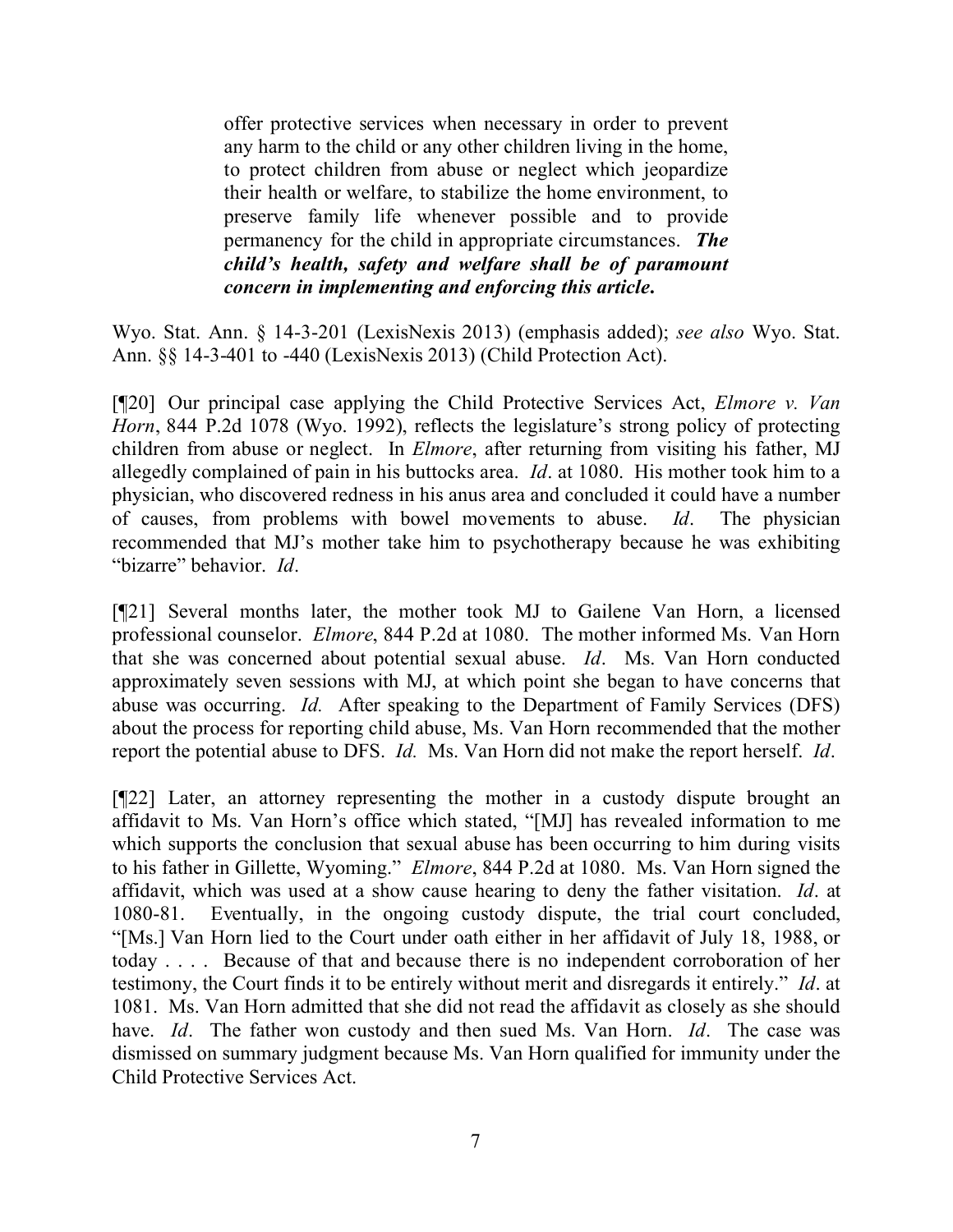[¶23] On appeal, this Court treated Ms. Van Horn as a reporter under Wyo. Stat. Ann. § 14-3-205, and concluded that her actions entitled her to immunity under § 14-3-209. *Elmore*, 844 P.2d at 1083. We held:

> W.S. 14-3-209 provides immunity, though negligence may be involved in reporting, for the report may still be made in good faith. The material facts found in affidavits and evidence presented when considered in a light most favorable to appellants establish at most negligence which is insufficient to overcome the statutory presumption . . . of good faith.

*Id*.

[¶24] Later, in *May v. Southeast Wyoming Mental Health Center*, 866 P.2d 732 (Wyo. 1993), we confronted a similar fact pattern: parents were separated and their three-yearold daughter exhibited signs of discomfort in her genital area following visits with the father. *Id*. at 734. The mother took the child to a therapist, and the child, limited by the experience and vocabulary of a three-year-old, described what the therapist interpreted as sexual abuse. *Id*. The therapist reported the abuse, visitation was suspended, and an investigation ensued. *Id*. Eventually charges were filed against the father for sexual abuse, but later the child recanted her statements, and the charges were dropped. *Id*. at 735. The father responded with a civil suit against the mother, the therapist, the Department of Family Services, and several other professionals involved in the abuse investigation. The district court dismissed the claim against several parties, and the remaining parties were granted summary judgment. *Id*. at 736. On appeal this Court affirmed summary judgment for all appellees, relying on the good-faith immunity provided in § 14-3-209, and explaining:

> The reason for this blanket immunity is to protect children by encouraging reporting of suspected abuse so it can be investigated without the reporter fearing reprisal if the suspicions are later determined to be unfounded.

*May*, 866 P.2d at 738.

[¶25] The reporting and immunity statutes in Wyoming's Child Protective Services Act may have the potential of depriving those wrongfully accused of child abuse or neglect of a remedy. However, the legislature has clearly expressed its determination that protection of vulnerable children outweighs that concern. 2 In *Elmore*, we acknowledged this tension between the rights of children and adults:

 <sup>2</sup> The reporting statute is not without some limitations. Wyo. Stat. Ann.  $\S$  14-3-205(d) does make it a misdemeanor for "[a]ny person" to "knowingly and intentionally" make "a false report of child abuse or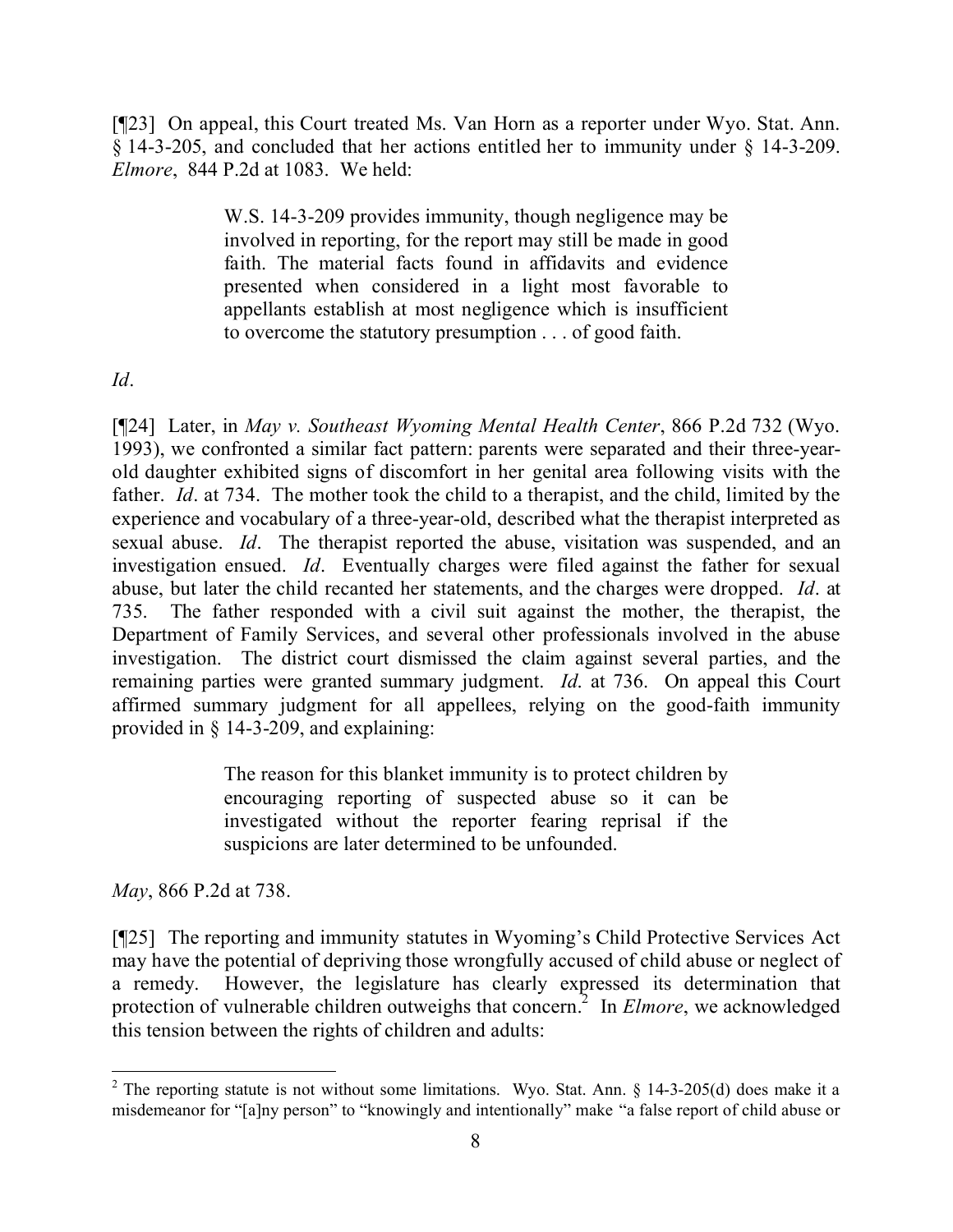[W]e are obligated to honor the determination of the Legislature that protection of one innocent segment of society warrants occasional injury to another. The mute and powerless victims of child abuse have long suffered at the hands of their tormenters. Society's protective voice, the Legislature has found, has been silenced by the fear of retaliation. The protection of the young victims, the Legislature has determined, requires that uncompensated injury occasionally result to an adult.

*Elmore*, 844 P.2d at 1084 (quoting *Thomas v. Chadwick*, 274 Cal.Rptr. 128, 138 (Cal. Ct. App. 1990)); *see also City of Laramie v. Hysong*, 808 P.2d 199, 204 (Wyo. 2001), (follow-up on child abuse report was sufficient exigent circumstance to justify warrantless entry), *abrogated on other grounds by Georgia v. Randolph*, 547, U.S. 103, 126 S.Ct. 1515, 164 L.Ed.2d 208 (2006).

[¶26] In light of the "paramount concern" for child protection underlying the Child Protective Services Act, "the Wyoming legislature has adopted a statutory scheme which requires reporting and protects those who report child abuse." *Elmore*, 844 P.2d at 1082; *see also* Wyo. Stat. Ann. § 14-3-201. Reports of child abuse are to be made as follows:

> Any person who knows or has reasonable cause to believe or suspect that a child has been abused or neglected or who observes any child being subjected to conditions or circumstances that would reasonably result in abuse or neglect, shall immediately report it to the child protective agency or local law enforcement agency or cause a report to be made.

Wyo. Stat. Ann. § 14-3-205(a).

[¶27] On its face, the language of  $\S$  14-3-205(a) indicates that the reporting requirement is applicable to "any" person—the provision does not distinguish between professionals, social service providers, parents, or other members of the public. Section 14-3-205(a) also plainly states that reporting "shall" be made "immediately," if one "knows or has reasonable cause to believe or suspect that a child has been abused or neglected." Notably, the plain language of  $\S$  14-3-205(a) does not require that the reporting party know that a child has been abused, or even reasonably believe that the child was abused;

neglect, or who encourages or coerces another person to make a false report . . . ." Capt. Thomas does not rely on this provision.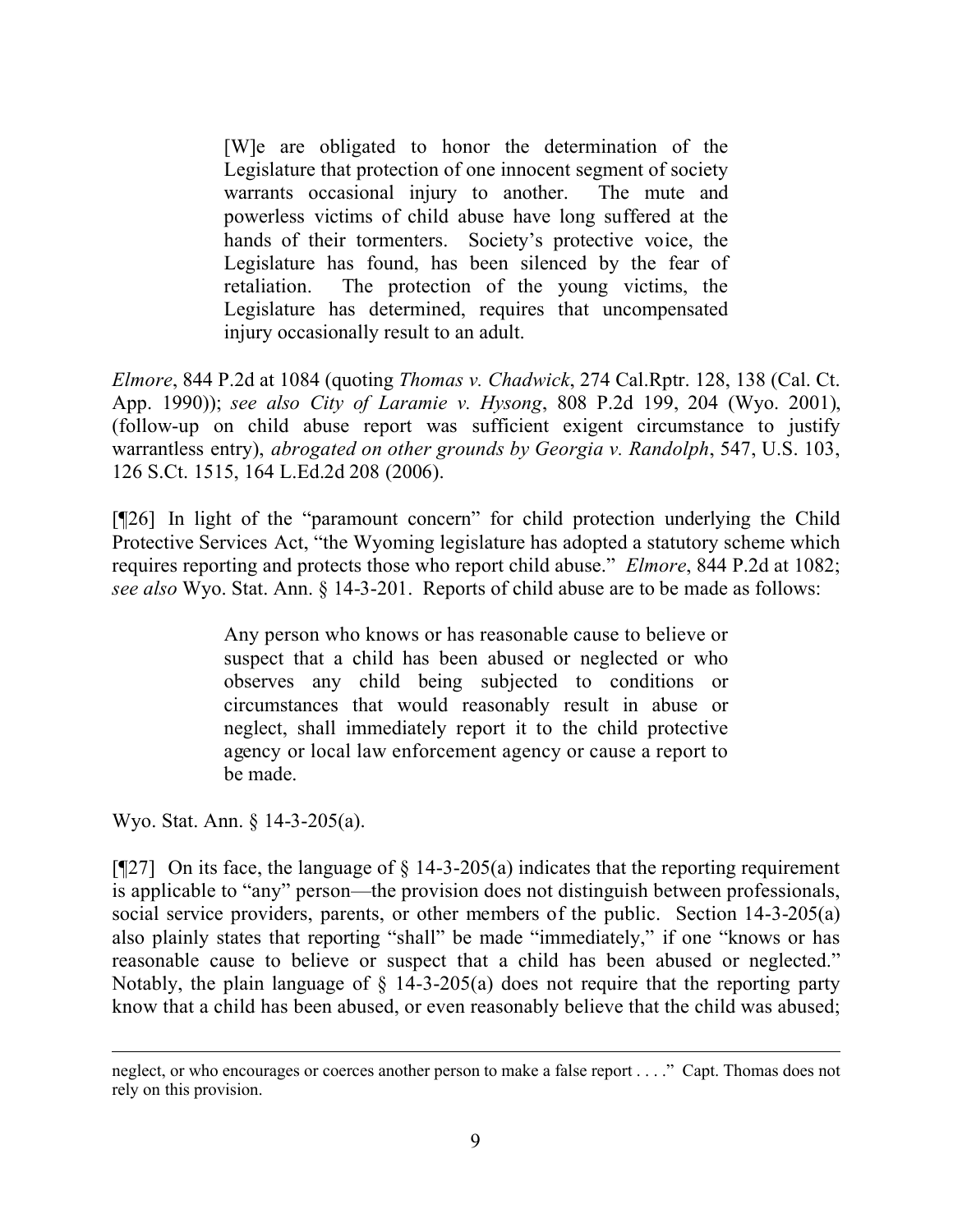instead, a report can be made based on a minimum threshold of reasonable suspicion. Taking into account the purpose of the Child Protective Services Act, and § 14-3-205(a)'s imperative language urging reporting,<sup>3</sup> it is clear the legislature intended  $\hat{\zeta}$  14-3-205(a) to encourage reporting in the absence of complete certainty and without fear of sanction, even for reports that are ultimately unsubstantiated. *See May*, 866 P.2d at 738.

[¶28] That intent is reinforced by the qualified immunity from criminal or civil action the Act provides to reporters:

> Any person, official, institution or agency participating in good faith in any act required or permitted by W.S. 14-3- 201 through 14-3-215 is immune from any civil or criminal liability that might otherwise result by reason of the action. For the purpose of any civil or criminal proceeding, the good faith of any person, official or institution participating in any act permitted or required by W.S. 14-3-201 through 14-3-215 shall be presumed.

Wyo. Stat. Ann. § 14-3-209. The language of the immunity statute is unambiguous—it applies to "[a]ny person . . . participating in good faith in any act required or permitted" under the Child Protective Services Act. *May*, 866 P.2d at 738. To further encourage reporting without fear of civil or criminal reprisal, § 14-3-209 "provides a [statutory] presumption that the report was made in good faith absent any contrary allegation or showing from appellants." *Elmore*, 844 P.2d at 1083. The burden is on the party attempting to rebut the presumption to come forward with admissible evidence sufficient to show bad faith, and showing negligence is not sufficient to overcome the good-faith presumption. *Id*. If the burdened party fails to rebut the good-faith presumption, the statutory presumption remains intact, and the defendant is entitled to judgment as a matter of law. *See Howe v. Andereck*, 882 So.2d 240, 245 (Miss. Ct. App. 2004) (citing *Lehman v. Stephens*, 499 N.E.2d 103, 112 (Ill. App. Ct. 1986)) (Mississippi's immunity statute also presumes good faith in reporting).

 <sup>3</sup> In spite of  $\S$  14-3-205(a)'s mandatory-type language, it is a permissive reporting statute because "[a]ll persons who report . . . do not face a criminal penalty if they fail to report child abuse." *Elmore*, 844 P.2d at 1083.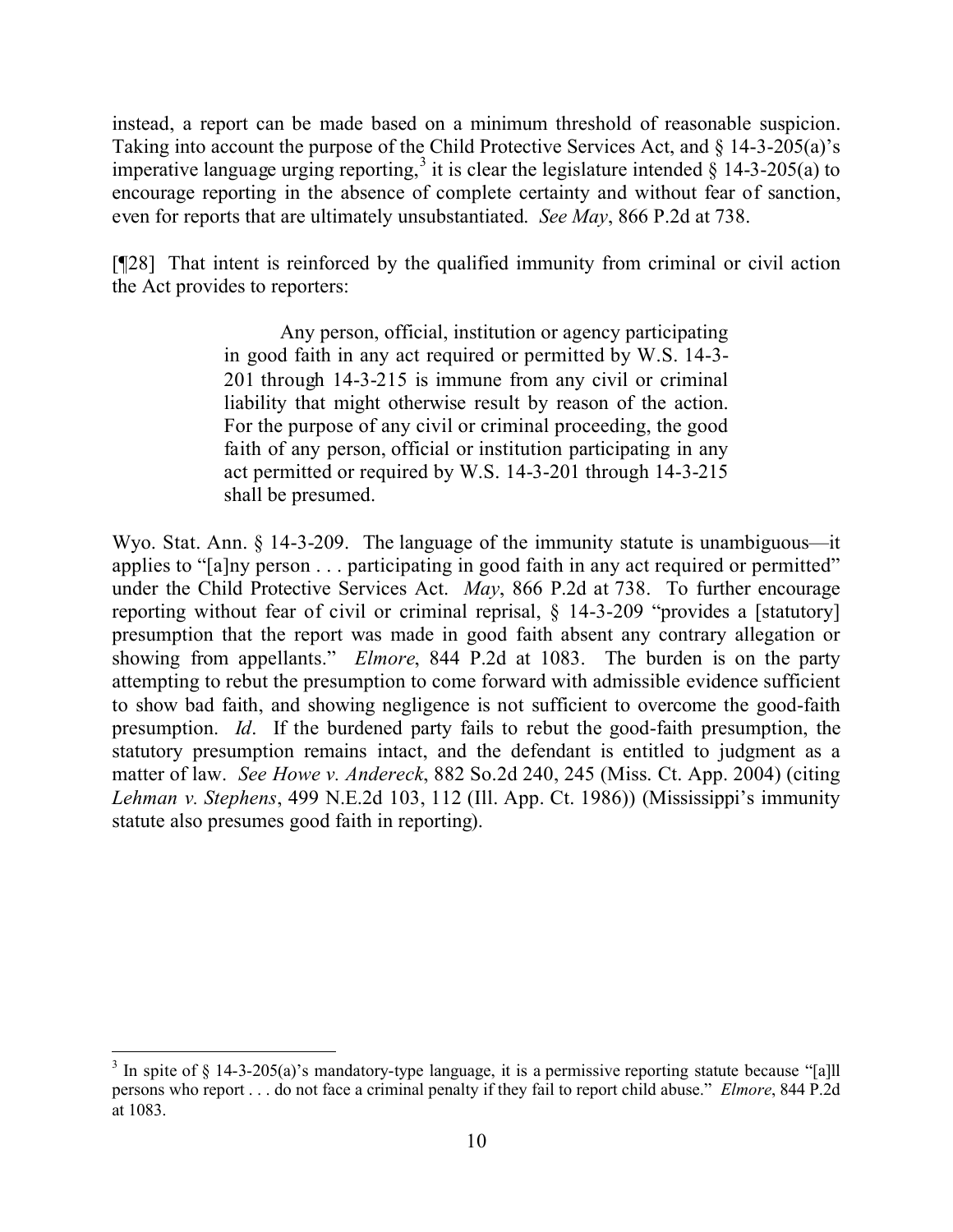## *I. Did Ms. Rosenberger have reasonable suspicion of child abuse, entitling her to immunity under the Child Protective Services Act?*

[¶29] In order to qualify for reporter immunity under the Child Protective Services Act, two basic requirements must be met: "First, the report must be made pursuant to W.S. 14- 3-205, which requires that a person immediately report abuse if they 'kno[w] or ha[ve] reasonable cause to believe or suspect' that abuse has or is occurring, and second, that the reporter be acting in good faith." *Elmore*, 844 P.2d at 1083 (citing Wyo. Stat. Ann. § 14- 3-209). The minimum threshold for reporting child abuse or neglect under Wyo. Stat. Ann. § 14-3-205(a) is "reasonable cause to . . . suspect" abuse. With this threshold for reporting in mind, our task is to consider whether Capt. Thomas presented a genuine issue of material fact that Ms. Rosenberger did not act with reasonable suspicion in making her report.

[¶30] In her memorandum in support of motion for summary judgment, Ms. Rosenberger asserted the following relevant facts: (1) at her first counseling session with GT, he told her about Capt. Thomas touching his genitals and buttocks, and watching him shower; (2) she was concerned with Capt. Thomas's conduct and suspected abuse may have occurred; (3) after that first session, she reported her suspicions to the Valdosta, Georgia, Police Department and the USAF; (4) she did not report "digital penetration" to law enforcement; (5) and she did not conduct any further investigation into the suspected abuse prior to making her report. She claimed these facts were sufficient for her to report under § 14-3-205(a) and absent a showing of bad faith, qualified her for immunity under § 14-3-209.

[¶31] In order to determine whether Ms. Rosenberger had the requisite reasonable suspicion to make her report, we must interpret "reasonable cause to . . . suspect" under  $\delta$ 14-3-205(a). We therefore resort to our well-established rules for interpreting statutory language.

> We endeavor to interpret statutes in accordance with the legislature's intent. We begin by making an inquiry respecting the ordinary and obvious meaning of the words employed according to their arrangement and connection. We construe the statue as a whole, giving effect to every word, clause, and sentence, and we construe all parts of the statute *in pari materia*. When a statute is sufficiently clear and unambiguous, we give effect to the plain and ordinary meaning of the words and do not resort to the rules of statutory construction. . . .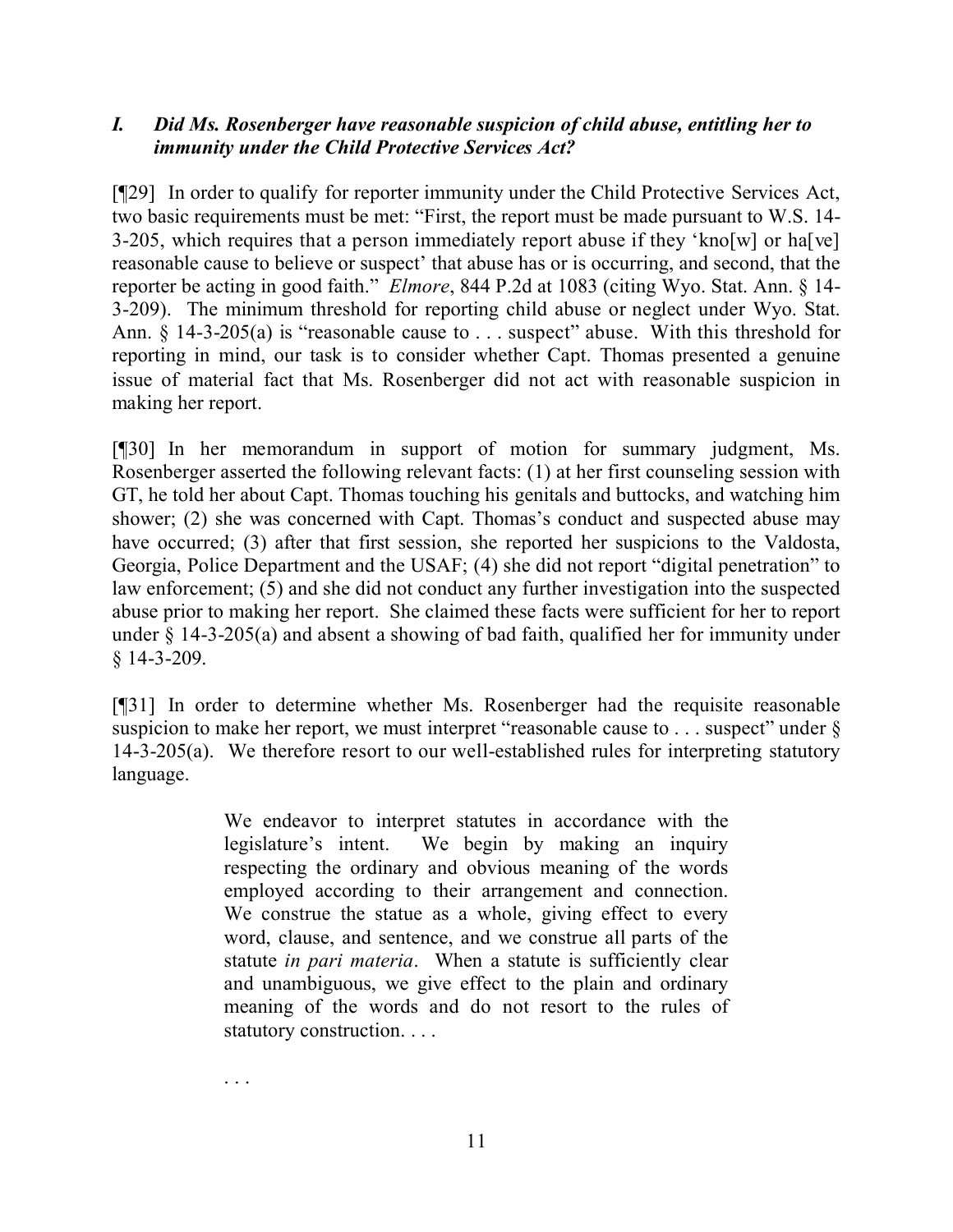Whether a statute is ambiguous is a question of law. A statute is unambiguous if reasonable persons are able to agree as to its meaning with consistency and predictability, while a statute is ambiguous if it is vague or uncertain and subject to varying interpretations.

*MF v. State*, 2013 WY 104, ¶ 8, 308 P.3d 854, 857 (Wyo. 2013) (quoting *Rock v. Lankford*, 2013 WY 61, ¶ 19, 301 P.3d 1075, 1080-81 (Wyo. 2013)).

[¶32] First, we look to the language at issue, "reasonable" and "suspect." These words are not defined in the Child Protective Services Act. "In the absence of a statutory definition, this Court infers that the legislature intended no special meaning for the word but, instead, intended that it be given its ordinary meaning―its common dictionary definition." *Craft v. State*, 2012 WY 166, ¶ 14, 291 P.3d 306, 310 (Wyo. 2012) (citing *Ewing v. State*, 2007 WY 78, ¶¶ 10, 13, 157 P.3d 943, 946 (Wyo. 2007)).

[¶33] The common meaning of "reasonable" is "being or remaining within the bounds of reason : not extreme : not excessive : rational." Webster's Third New International Dictionary 1892 (2002). Black's Law Dictionary 1265 (6th ed. 1990) defines "reasonable" as "[f]air, proper, just, moderate, suitable under the circumstances."

[¶34] The common meaning of "suspect" is "to imagine to be guilty without proof: surmise." The Merriam-Webster Dictionary 721 (2004). Black's Law Dictionary 1446 (6th ed. 1990) defines "suspect" as "[t]o have a slight or even vague idea concerning―not necessarily involving knowledge or belief or likelihood."

[¶35] Wisconsin has considered the meaning of "reasonable suspicion" in the context of its child abuse reporting statute, and concluded that the term is unambiguous and not subject to misunderstanding. *State v. Hurd*, 400 N.W.2d 42, 45 (Wis. Ct. App. 1986).

> [U]se of the phrase "reasonable cause to suspect" fairly notifies a person of ordinary intelligence that if there is a reasonable basis to suspect that child abuse has occurred, that person must make a report to the appropriate agency. Whether a person possesses a reasonable suspicion that child abuse has occurred is not subject to misunderstanding. This requirement examines the totality of the facts and circumstances actually known to, and as viewed from the standpoint of, that person. Thus, the test becomes whether a prudent person would have had reasonable cause to suspect child abuse if presented with the same totality of circumstances as that acquired and viewed by the defendant.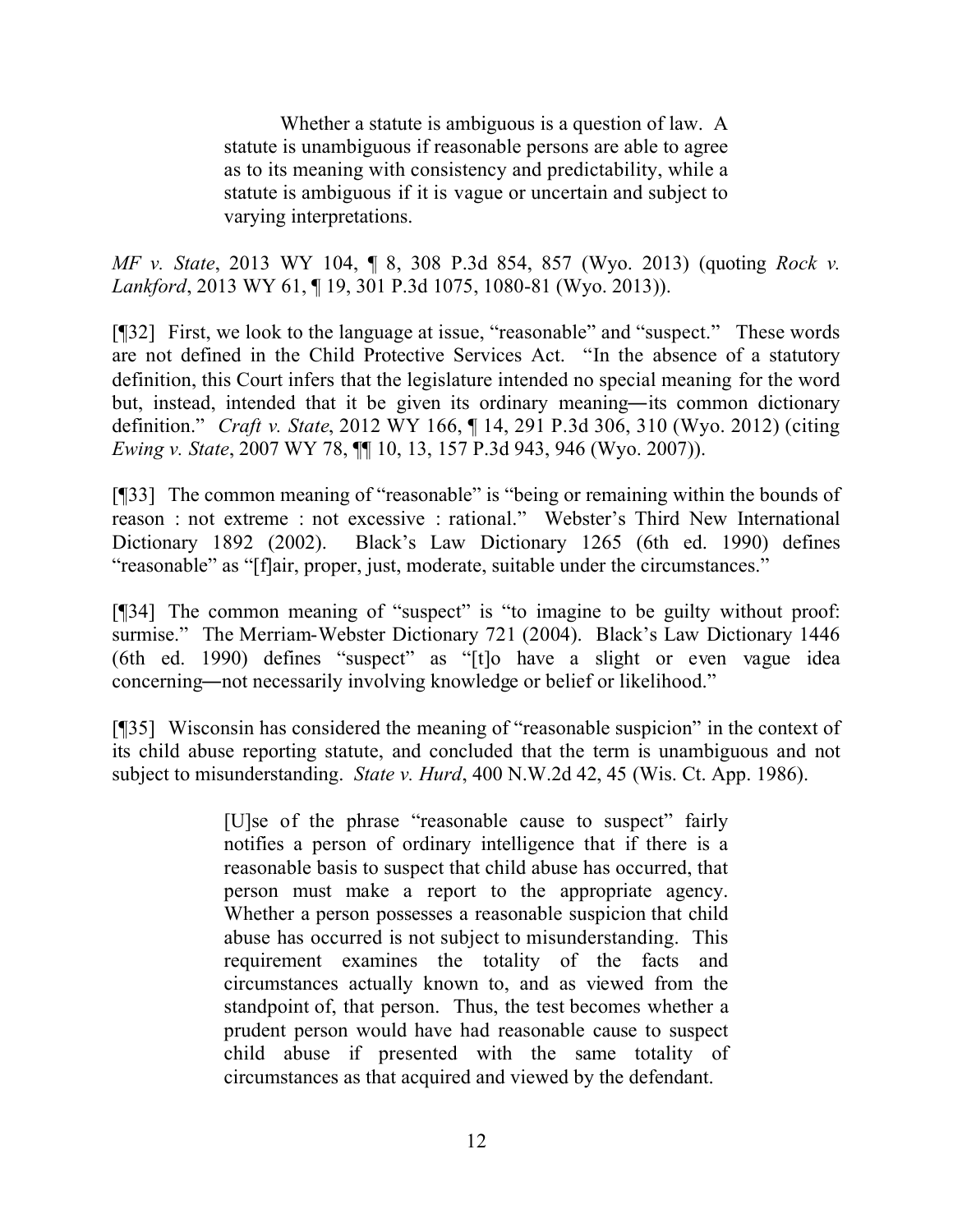*Id.* at 45 (internal citations omitted).

[¶36] Capt. Thomas argues that it was unreasonable for Ms. Rosenberger to make her report after one session with GT, especially when she was aware that GT made similar reports about Capt. Thomas's washing conduct to his previous counselor, Ms. Murtagh. He also contends that Ms. Rosenberger acted unreasonably by failing to recognize that Ms. Sumner was using Ms. Rosenberger's counseling services as a pretext for an ongoing custody dispute. He claims Ms. Rosenberger should have asked GT whether his washing disclosures were coerced in order to modify custody and visitation. Capt. Thomas also makes vague claims that Ms. Rosenberger confused her role as a therapist, instead acting as a forensic interviewer in her first counseling session with GT.<sup>4</sup>

[¶37] All of these contentions are essentially allegations that Ms. Rosenberger was negligent. This Court has previously found that negligence is insufficient to overcome the statutory presumption of good faith under § 14-3-209. *Elmore*, 844 P.2d at 1083. Capt. Thomas's insistence that Ms. Rosenberger had a duty to investigate further prior to reporting not only disregards the statutory requirement to "immediately report" suspected abuse, but would contravene the purpose of the act, to encourage reporting without fear of reprisal. *See May*, 866 P.2d at 738.

[¶38] The uncontroverted facts demonstrate that Ms. Rosenberger made her report with at least reasonable suspicion. GT told Ms. Rosenberger that his father watched him shower, and that he touched GT's genitals and buttocks while assisting him with his showers. GT's statements were enough to arouse suspicion in Ms. Rosenberger, and she reported the information immediately. Her response to GT's disclosures was within the bounds of reason; the information was sufficient for her to suspect abuse had occurred; and she acted immediately on that information, which is required by the reporting statute. Capt. Thomas identified no genuine issue of material fact that Ms. Rosenberger lacked the requisite reasonable suspicion to make her report.

[¶39] When a person has "reasonable cause to . . . suspect that a child has been abused or neglected" under  $\S$  14-3-205(a), then that person acts in good faith within the meaning of § 14-3-209. *See Marks v. Tenbrunsel*, 910 So.2d 1255, 1261 (Ala. 2005) (concluding that under Alabama's permissive reporting statute, when a reporter makes a report based on reasonable cause to suspect abuse, they are acting in good faith); *O'Heron v. Blaney*, 583 S.E.2d 834, 836 (Ga. 2003) (addressing Georgia's mandatory reporting statute, "Once reasonable cause has been established under this standard, a reporter . . . is, by definition, operating in good faith."). Because we conclude that Ms. Rosenberger acted

<sup>&</sup>lt;sup>4</sup> Capt. Thomas presents an article on forensic interviewing, but does not provide sufficient foundation connecting the article to Ms. Rosenberger's actions as a licensed social worker. She was not acting as a forensic interviewer in relation to GT.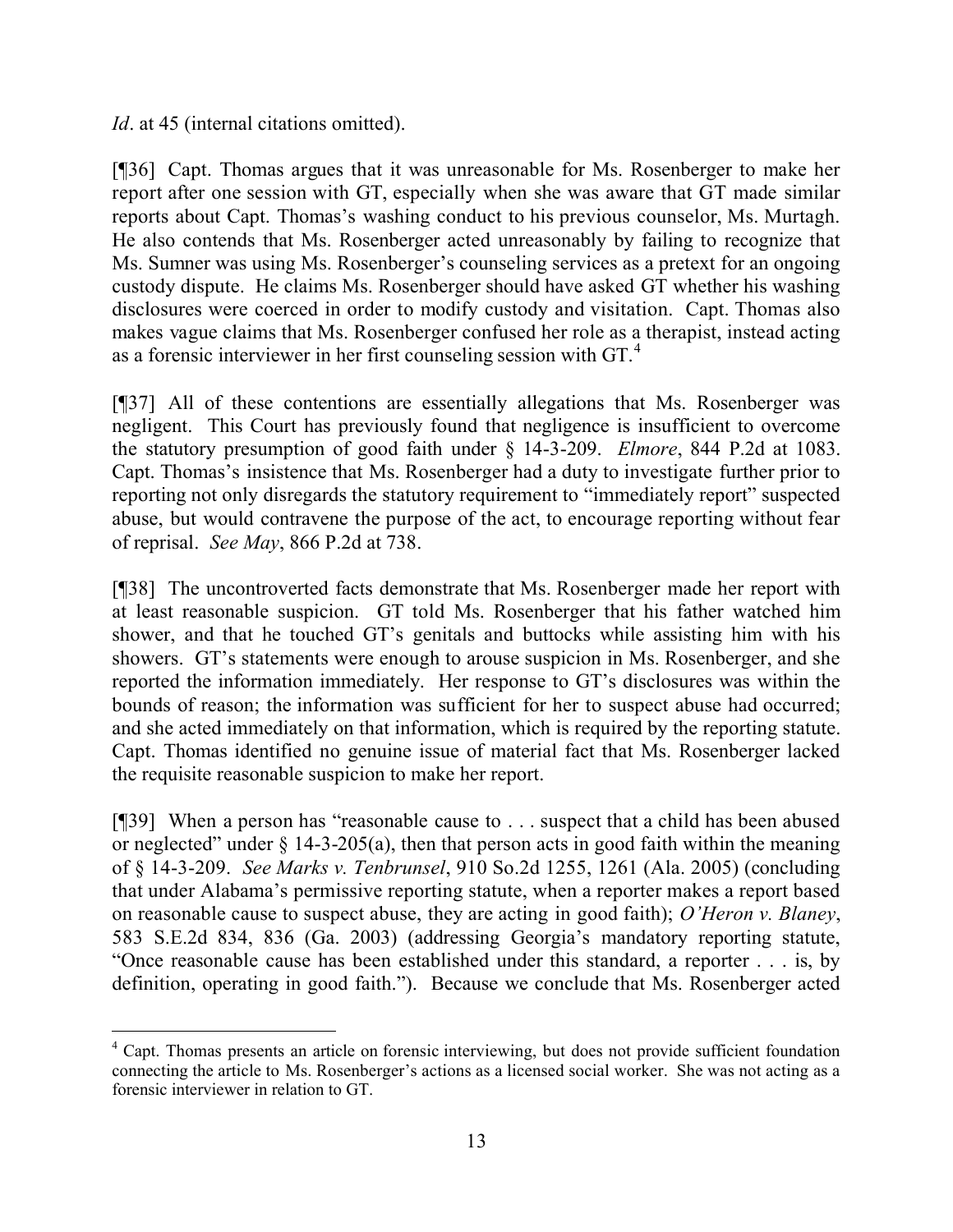upon a reasonable suspicion, and Capt. Thomas failed to rebut the presumption of good faith with his negligence allegations,<sup>5</sup> we conclude that Ms. Rosenberger is immune from civil or criminal liability. Her motion for summary judgment was appropriately granted as a matter of law.

# *II. Is Ms. Sumner entitled to immunity under the Child Protective Services Act for her participation in the child abuse investigation?*

[¶40] As noted above, *see supra* ¶ 28, § 14-3-209 provides civil and criminal immunity to "[a]ny person, official, institution or agency participating in good faith in any act required or permitted" under the Child Protective Services Act. The broad scope of this immunity is not limited to reporters, but includes other parties who participate in "any act required or permitted" under the Child Protective Services Act, including ensuing investigations. Wyo. Stat. Ann. § 14-3-209; *see also May*, 866 P.2d at 738 (providing blanket immunity to the reporter as well as those involved in the investigation). Accordingly, Ms. Sumner is immune for any statements she made while cooperating with the investigation unless Capt. Thomas is able to overcome the presumption of good faith by demonstrating a genuine issue of material fact exists that Ms. Sumner acted in bad faith, which we defined in *Elmore*, 844 P.2d at 1083, as acting with a malicious motive or making deliberately false accusations.

[¶41] Capt. Thomas contends that "both the Appellees are not being truthful about not making the digital penetration report . . . . The bottom-line is that somebody is lying about the contents of the reports made and lying demonstrates bad faith." The substance of his argument is that somebody must have made the digital penetration report to the Valdosta Police Department, and if Ms. Rosenberger did not make those initial digital penetration allegations, then Ms. Sumner must have. He contends that Ms. Sumner is lying and acting in bad faith in denying that she is the source of those allegations.

[¶42] Ms. Sumner admitted to speaking with Air Force investigators about Capt. Thomas's conduct toward GT, but claimed she always qualified her statements as being restatements of what GT had reported to her. She admitted that GT disclosed to her the washing conduct and the digital penetration allegation over the phone while he was visiting Capt. Thomas. Nevertheless, in her deposition she denied making the initial digital penetration report, claiming it arose either from Ms. Rosenberger or from USAF investigators. While Capt. Thomas doubts the veracity of this testimony, at his deposition he admitted he had no factual basis for his contention that Ms. Sumner made

 <sup>5</sup> Capt. Thomas makes a number of unsubstantiated allegations of bad faith toward Ms. Rosenberger, such as "her failure to talk to GT for greater than a few minutes in a single session prior to her report, her desire to destroy [his] military career," and cryptic references to her counseling notes. He provides no evidence beyond accusation, and we therefore decline to consider these arguments. *See Jones*, 2005 WY 65, ¶ 11, 113 P.3d at 38 ("Speculation, conjecture, the suggestion of a possibility, guesses, or even probability are insufficient to establish an issue of material fact.").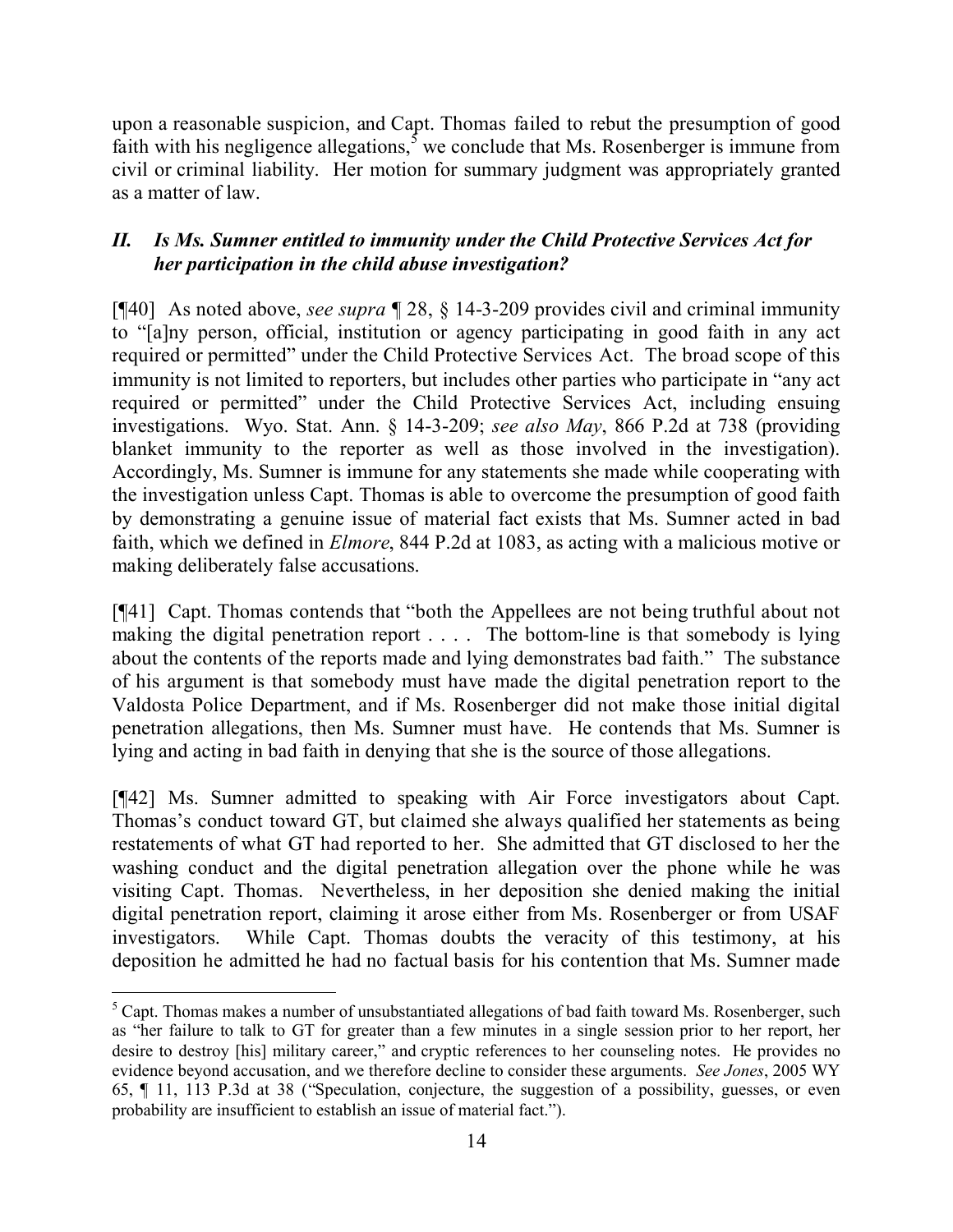the digital penetration allegations to any law enforcement agents. "Statements of unsubstantiated belief do not create a genuine issue of material fact precluding summary judgment." *Gillett v. White*, 2007 WY 44, ¶ 18, 153 P.3d 911, 916 (Wyo. 2007).

[¶43] Capt. Thomas did not provide the records or testimony of the investigators that may or may not have provided evidence supporting his suspicions. The absence of evidence coupled with speculation does not create a genuine issue of material fact. *See Jones*, 2005 WY 65, ¶ 11, 113 P.3d at 38 ("Speculation, conjecture, the suggestion of a possibility, guesses, or even probability are insufficient to establish an issue of material fact.").

[¶44] At various other places in his brief, Capt. Thomas alleges that Ms. Sumner made a second report of emotional and/or physical child abuse to USAF authorities, even though Ms. Sumner denied any knowledge of two separate investigations. Although he argues strenuously that this second report was malicious, again he provides no evidence other than conclusory allegations and accusations that Ms. Sumner initiated the second investigation. Conclusory statements or mere opinions are insufficient to satisfy the nonmovant's burden in opposition to summary judgment. *Downen v. Sinclair Oil Corp*., 887 P.2d 515, 519 (Wyo. 1994).

[¶45] Capt. Thomas also alleges Ms. Sumner acted maliciously because the abuse reports were a pretext for visitation modification. It is true that Ms. Sumner attempted to modify visitation once she discovered Capt. Thomas's washing conduct, but Capt. Thomas has provided nothing more than speculation that Ms. Sumner fabricated the abuse in order to modify visitation.

[¶46] Lastly, Capt. Thomas alludes to a number of other instances which he argues require a reasonable inference in his favor, and thus create genuine issues of material fact that Ms. Sumner acted in bad faith. $<sup>6</sup>$  Because these allegations are unsupported by facts</sup> or cogent legal argument, we will not address them. *See Ortiz v. State*, 2014 WY 60, ¶¶ 84-85, 326 P.3d 883, 900 (Wyo. 2014). Capt. Thomas has presented us with no genuine issue of material fact that Ms. Sumner acted in bad faith in her participation in the abuse investigation, and she is therefore immune from liability for her statements made to investigators.

 <sup>6</sup> For example, he states "Ms. Sumner's malicious intent/bad faith have been exhibited via a number of areas, for example, her threats to exact vengeance, her counselor shopping for a counselor willing to make a child abuse report, her repeated 'conversations' with investigators, her tandem use of the civil and criminal arms of legal system to gain advantage in her custody case, etc." These unsupported allegations do not create a genuine issue of material fact.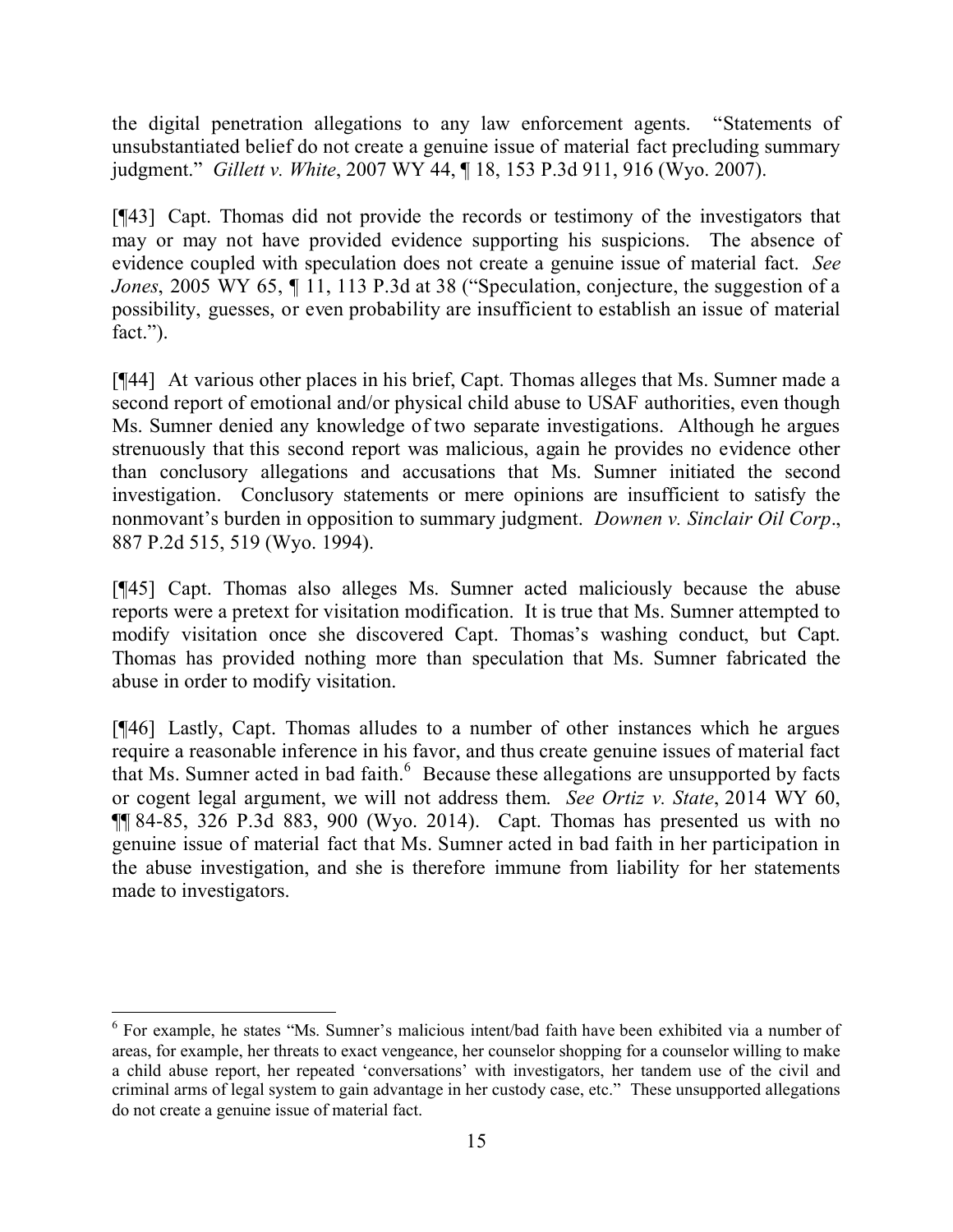## *III. Did Capt. Thomas present a genuine issue of material fact that Ms. Sumner made false statements to parties outside the scope of the child abuse investigation?*

[¶47] Ms. Sumner admitted to mentioning the abuse investigation to her mother, one of her friends, her aunt, and an indeterminate number of clients at the salon where she works. She further stated that the only detail she ever disclosed to a non-investigating party was that Capt. Thomas had watched GT shower and that he was being investigated for abuse. She contends that any communications she made to any parties were simply truthful restatements of information that GT disclosed to her.

[¶48] Ms. Sumner's statements to parties outside the scope of the abuse investigation are not protected by the Child Protective Services Act's immunity statute, and therefore we analyze those communications under Capt. Thomas's defamation *per se* claim.

[¶49] In *Hoblyn v. Johnson*, 2002 WY 152, ¶ 41, 55 P.3d 1219, 1233 (Wyo. 2002), this court defined defamation *per se*.

> Defamation per se means a statement which is defamatory on its face and, therefore, actionable without proof of special damages. The only statements classified as defamatory per se or damaging on their face, and which therefore do not require proof of special harm, are those which impute (1) a criminal offense; (2) a loathsome disease; (3) a matter incompatible with business, trade, profession, or office; or  $(4)$  serious sexual misconduct.

(Internal citations and quotation marks omitted.) While a defamation *per se* claim does not require proof of pecuniary or economic loss, it does require a *prima facia* showing that: (1) the defendant made a false and defamatory communication concerning the plaintiff; and (2) the defendant made an unprivileged publication to a third party; and (3) at the time of the publication the defendant knew the communication was false, or the defendant acted in reckless disregard of whether the statement was false; or the defendant acted negligently in failing to ascertain whether the communication was false. Restatement (Second) of Torts § 558 (1977); *see also Tschirgi v. Lander Wyoming State Journal*, 706 P.2d 1116, 1119-20 (Wyo. 1985) (discussing the requirement that defamatory communication be false); *Lever v. Community First Bancshares, Inc*., 989 P.2d 634, 638 (Wyo. 1999) (discussing privilege as related to defamatory communications); *Blake v. Rupe*, 651 P.2d 1096, 1107 n.9 (Wyo. 1982) (adopting Restatement (Second) Torts § 577 definition of publication as "communication intentionally or by a negligent act to one other than the person defamed").

[¶50] In *Tschirgi*, this Court held that communications that are "substantially true" are a complete defense to a defamation action for libel. We explained, "it is not necessary to